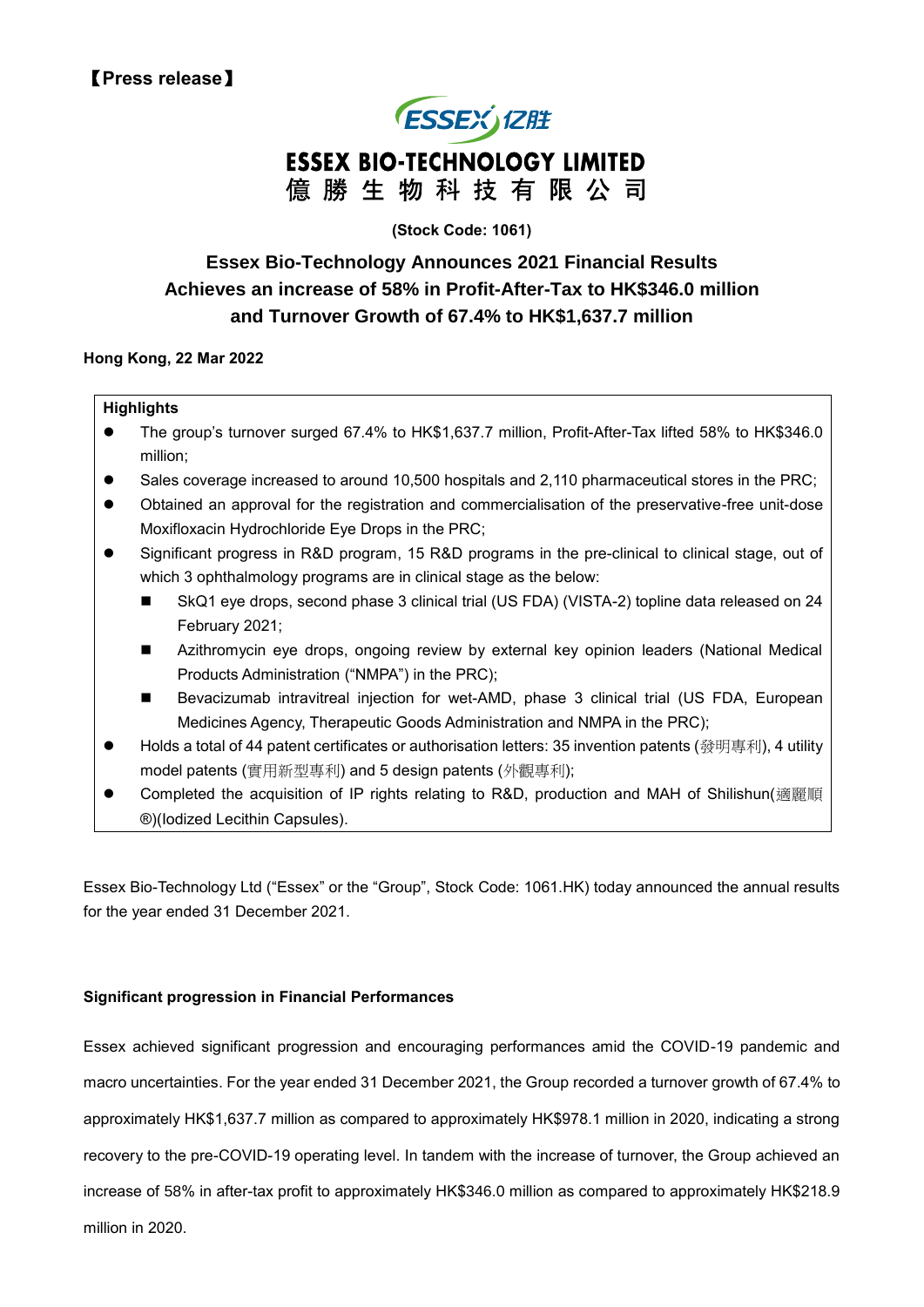### *Turnover of Ophthalmology and Surgical Segments Surged 60.6% and 72.6% respectively*

The Group's turnover is primarily made up from the segments of Ophthalmology and Surgical (wound care and healing). The core products that are of current growth driver under each segment are:

1. Ophthalmology – Beifushu series (Beifushu eye drops, Beifushu eye gel and Beifushu unit-dose eye drops), Tobramycin Eye Drops, Levofloxacin Eye Drops, Sodium Hyaluronate Eye Drops, Moxifloxacin Hydrochloride Eye Drops and Shilishun(適麗順®)(Iodized Lecithin Capsules); and

2. Surgical (Wound care and healing) – Beifuji series (Beifuji spray, Beifuji lyophilised powder and Beifuxin gel), Carisolv® dental caries removal gel, 伢典醫生 (Dr. YaDian) mouth wash and 伊血安顆粒 (Yi Xue An Granules).

The sectoral turnover of Ophthalmology and Surgical is approximately 41.1% and 58.9% of the Group's turnover, respectively. The combined turnover of the Group's flagship biologics. Beifushu series and Beifuil series, the basic fibroblast growth factor (bFGF) based biologic drugs, represented about 84.3% of the Group's total turnover, of which Beifushu series and Beifuji series accounted for 26.1% and 58.2% of the Group's turnover, respectively. The remaining 15.7% of the Group's turnover is mainly contributed from sales of Tobramycin Eye Drops, Levofloxacin Eye Drops, Sodium Hyaluronate Eye Drops, Moxifloxacin Hydrochloride Eye Drops, Shilishun(適麗順®)(Iodized Lecithin Capsules), Carisolv® dental caries removal gel, 伢典醫生 (Dr. YaDian) mouth wash and 伊血安顆粒 (Yi Xue An Granules), collectively. Ophthalmology segment contributed approximately HK\$673.3 million to the Group's turnover for the year ended 31 December 2021, representing an increase of 60.6% as compared to approximately HK\$419.2 million in 2020. Surgical segment recorded a total turnover of approximately HK\$964.4 million for the year ended 31 December 2021, representing an increase of 72.6% as compared to approximately HK\$558.9 million in 2020. The increase was attributable to the resumption of clinical operations in hospitals to normalcy in the PRC and the expansion of sales.

The selling of Xalatan® Eye Drops and Xalacom® Eye Drops would be discontinued in 2022 that contributed approximately 2% to the Group's gross profit for the year ended 31 December 2021.

The Board proposed a final dividend of HK\$0.055 (2020: HK\$0.05) per ordinary share to be approved at the upcoming annual general meeting of the Company.

**Mr. Patrick Ngiam, Chairman of Essex**, said, "2021 has been a year full of diverse challenges. Our part of the world has been affected by extended lockdowns and border closures under COVID zero regime, even as other regions begun to reopen. Despite yet another difficult year inflicted by the pandemic of COVID-19 on us all, the tenacity, drive and leadership in our DNA was able to deliver greater stakeholder value. The Group has achieved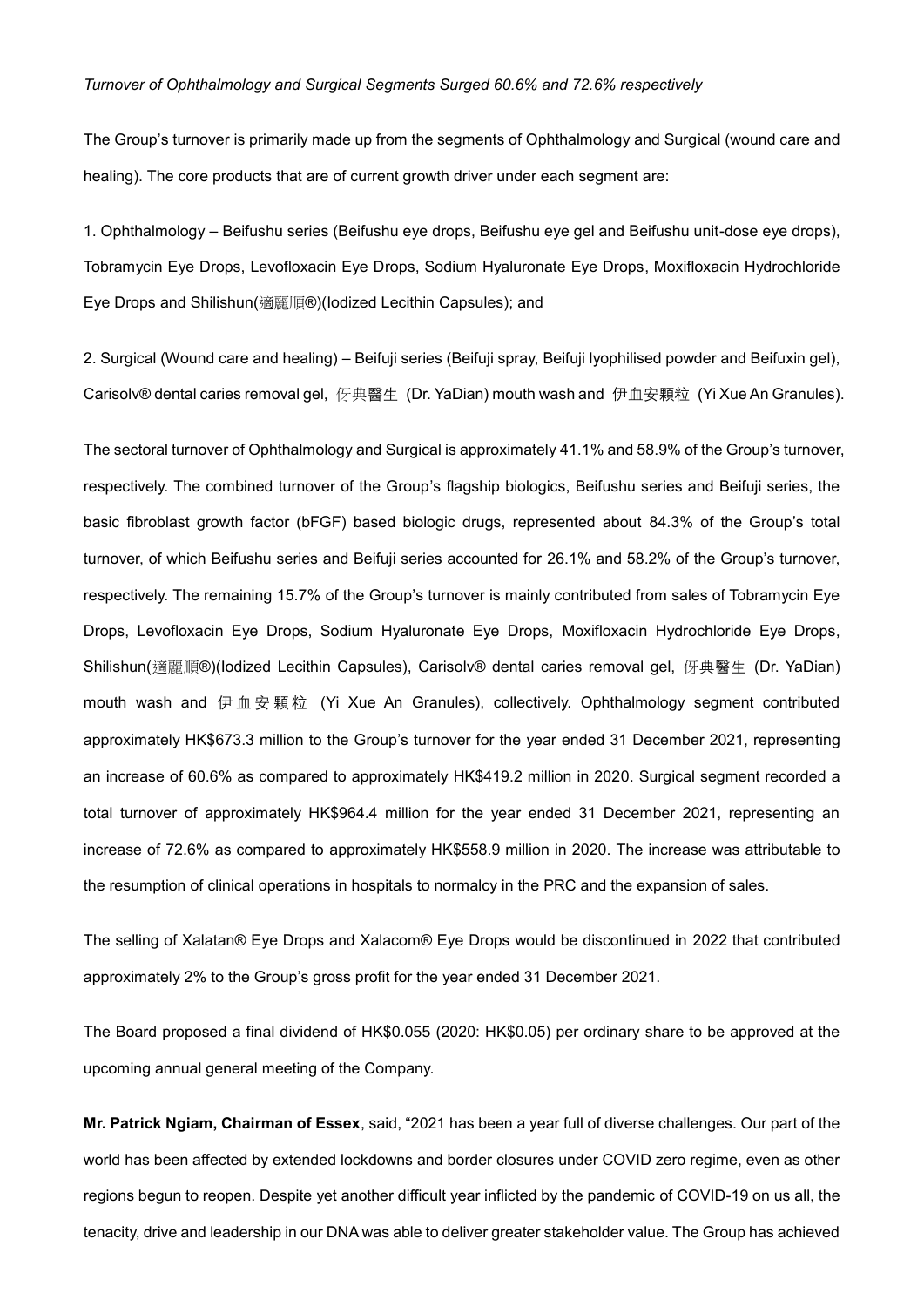significantly improved financial performances in the financial year ended 31 December 2021. This is a testament that the Group's business is resilient and was able to recover swiftly to the pre-COVID-19 level after the normalcy of the clinical operations of hospitals resumed in the PRC since September 2020."

### **Significant Business Development Activities**

The Group is committed to pragmatically investing in new products and technologies to strengthen the Group's product and R&D pipeline as near to mid-term growth driver in ophthalmology and long-term plan for new therapeutics in oncology. During the year under review, major investments in ophthalmic products are outlined as follows:

#### *Investment in Ophthalmology*

### Significant progress for SkQ1's second phase 3 clinical trial

In 2018, the Group entered into a co-development agreement with Mitotech S.A. ("Mitotech") and Mitotech LLC for the United States Food and Drug Administration (the "US FDA") phase 3 clinical trial of an ophthalmic solution containing SkQ1 for dry eye disease. As disclosed in the announcement of the Company dated 24 February 2021, positive outcome was achieved during second phase 3 clinical trial (VISTA-2). The clinical trial study repeated statistically significant positive results on key predefined secondary end-point (Central Corneal Fluorescein Staining). The Board is enthusiastic about the read-out of clearing of central staining of the cornea (defined as zero staining in central cornea), which reveals the potential of SkQ1 in addressing oxidative stress in dry eye diseases. Following the positive trial outcome of VISTA-2, Mitotech has planned a pivotal trial (VISTA-3), which will commence once Mitotech's management team has fully assessed there is no potential disruption to trial centres and patient recruitment during the ongoing COVID-19 pandemic. However, recent developments in Ukraine have led to governments and industries reacting to business relationships with Russia in a way that could potentially induce delays in Mitotech's VISTA clinical trial program.

#### HLX04-O approved for phase 3 clinical trial

In 2020, the Group entered into a co-development and exclusive license agreement with Shanghai Henlius Biotech, Inc. to co-develop a pharmaceutical product that contains an anti-vascular endothelial growth factor ("anti-VEGF") as a drug substance, which is intended for the treatment of exudative (wet) age-related macular degeneration ("wet-AMD"). As at the date of 22 March 2022, the recombinant anti-VEGF humanised monoclonal antibody injection HLX04-O ("HLX04-O") for the treatment of wet-AMD has been approved to commence the phase 3 clinical trial in Australia, the United States, Singapore, Russia, Serbia and European Union countries such as Hungary, Spain, Latvia, the Czech Republic and Poland. Also, the first patient has been dosed in a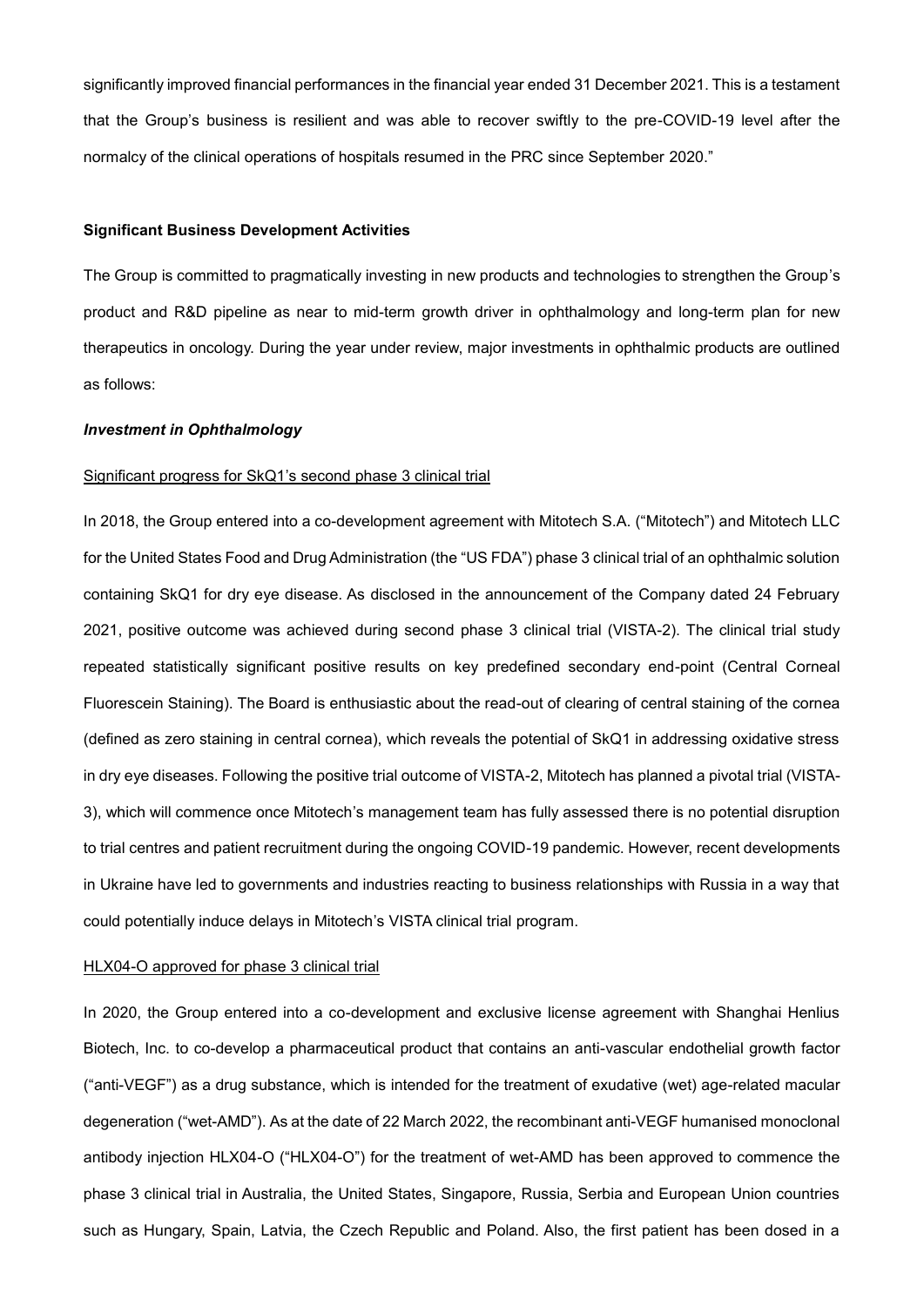phase 3 clinical study for HLX04-O for the treatment of wet-AMD in the PRC.

# Ophthalmology business is expected to be further strengthened by the acquisition of Shilishun(適麗順®)(Iodized Lecithin Capsules)

The successful acquisition of IP rights relating to R&D, production and MAH of Shilishun(適麗順®)(Iodized Lecithin Capsules) will enable the Group to strengthen its ophthalmology business.

### **Market Development**

### Robust Market Access Capability

Over the years, the Group has been relentlessly investing in establishing and strengthening its market access capability. As at 31 December 2021, the Group maintains a network of 43 regional sales offices in the PRC and a total number of about 1,265 sales and marketing representatives, out of which 64% are full-time employees and 36% are on contract basis or from appointed agents.

### More Extensive Healthcare Network for Product Prescription

During the year under review, the Group's therapeutic products are being prescribed in more than 10,500 hospitals and medical providers, coupled with approximately 2,110 pharmaceutical stores, which are mainly located in the major cities, provinces and county cities in the PRC.

### Further Investments to Strengthen Competitiveness and Customer Base

For achieving a sustainable traction on growth for currently marketed products as well as for near-term to midterm new products being commercialised, the Group initiated investments to improve its competitiveness and widen its customer base under the following plans:

- Investing in clinical observation programs for affirming additional clinical indications of its commercialised products;
- Reaching out to market in lower-tier cities;
- Cultivating pharmaceutical stores, where possible, as complementary sales channel; and
- Building on-line platform for medical consultation and e-prescription for patients with chronic diseases under its healthtech initiative.

The Group has initiated its market access expansion to Southeast Asian countries by setting up a base and expanded its presence in Singapore since 2020.

### **Research and Development**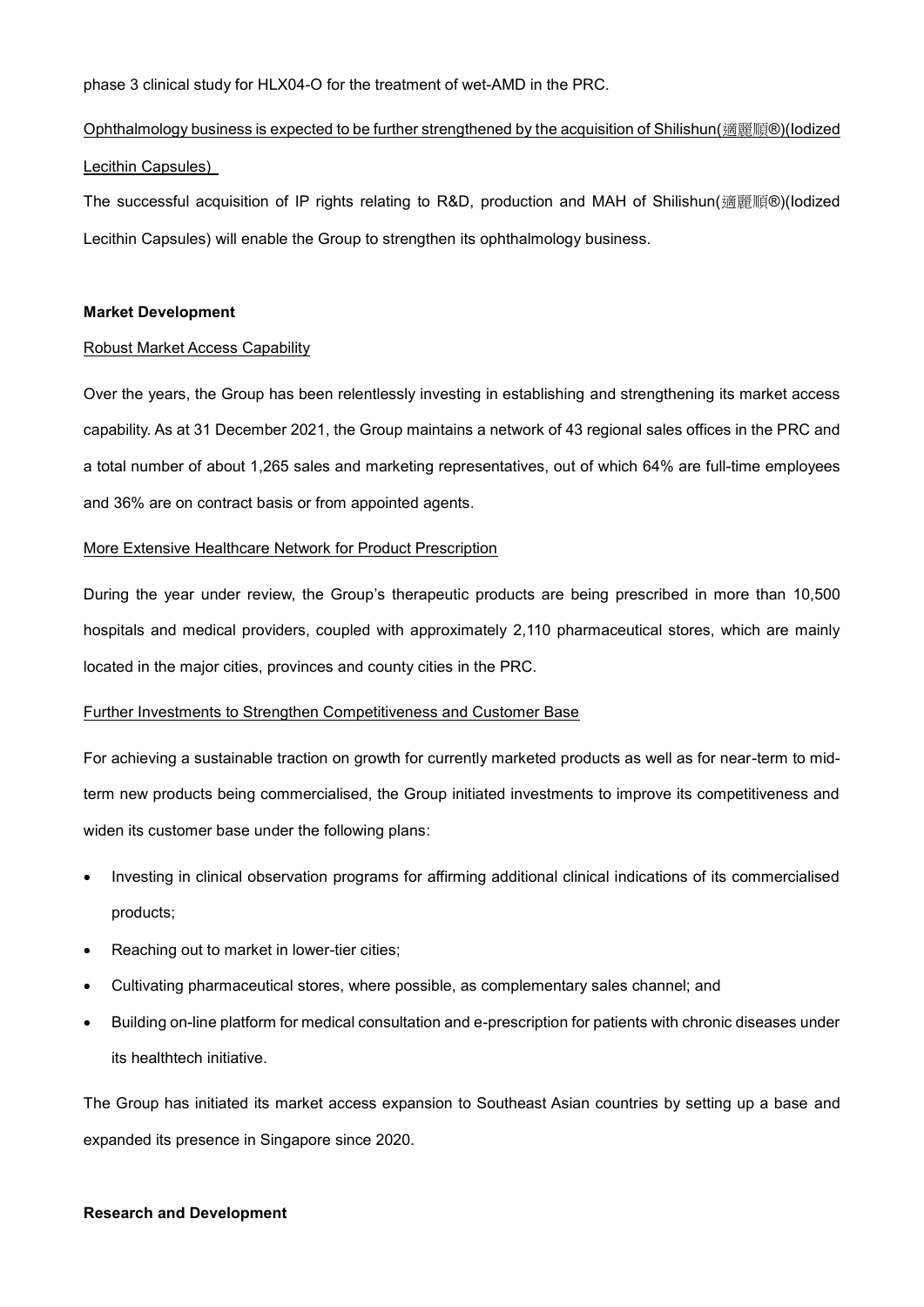The Group renewed its R&D 's vision, emphasising the dedication to science and innovation, with a mission to develop therapeutics that would meet unmet clinical and/or commercial needs. The Group concurrently kickstarted a 5-year (2021 to 2025) R&D's development plan to further strengthen its R&D capability and its position in Ophthalmology.

As at 31 December 2021, there are 15 R&D programs in the pre-clinical to clinical stage, out of which 3 ophthalmology programs are in clinical stage. The 3 ophthalmology programs listed below are targeted as midterm growth driver.

- 1. EB11-18136P: SkQ1 eye drops, second phase 3 clinical trial (US FDA) (VISTA-2) topline data released on 24 February 2021
- 2. EB11-15120P: Azithromycin eye drops, ongoing review by external key opinion leaders (National Medical Products Administration ("NMPA") in the PRC)
- 3. EB12-20145P: Bevacizumab intravitreal injection for wet-AMD, phase 3 clinical trial (US FDA, European Medicines Agency, Therapeutic Goods Administration and NMPA in the PRC)

As at the date of this announcement, the Group has obtained a total of 44 patent certificates or authorisation letters: 35 invention patents (發明專利), 4 utility model patents (實用新型專利) and 5 design patents (外觀專利). The Group currently has diversified its R&D resources to multiple research sites in Zhuhai (PRC), Boston (United States), London (United Kingdom) and Singapore which supports not only our pursuit for new therapeutics but also our acquisition of global talent.

#### **Prospects**

Looking ahead, the Group will continue to monitor the circumstances under the uncertainty of COVID-19 in 2022. Its strong team spirit and dynamic leadership have provided it with the capacity to navigate these turbulent times, and capture any opportunities in the ever changing world. The Group remains highly dynamic in delivering positive results in the coming year.

"COVID-19 remains a major concern in 2022 globally. We continue to monitor the situation and will take appropriate actions to overcome any unforeseen challenges. Barring the unforeseen circumstance, the Group remains focus on executing its plans and delivering progressive results. I would like to take this opportunity to express my sincere gratitude to all stakeholders, business associates and valued customers for the trust, support and cooperation accorded to us, and each and every member of the Group for their relentless efforts rendered in shaping the Group into being a progressive and promising pharmaceutical player.", said **Mr. Patrick Ngiam.**